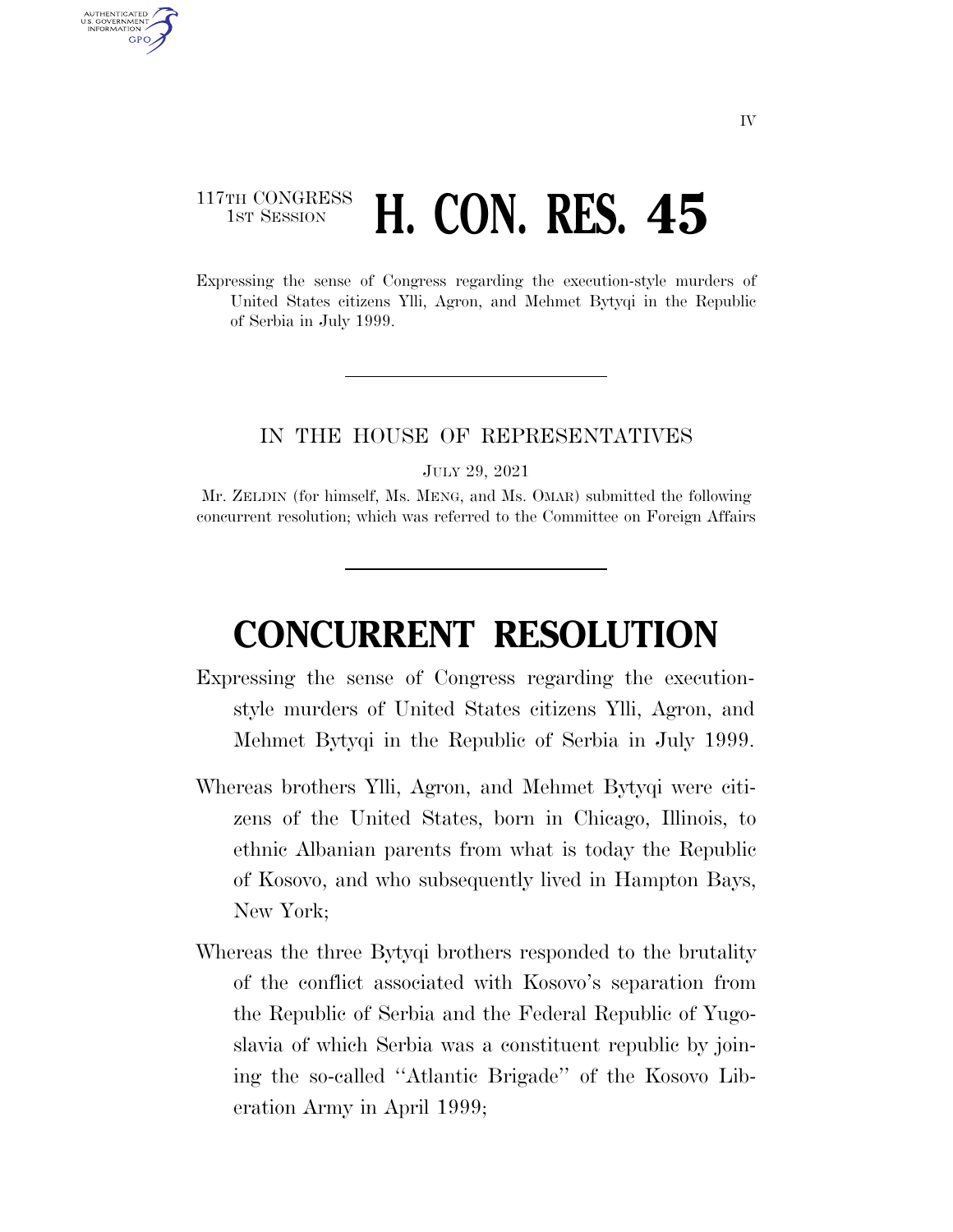- Whereas a Military-Technical Agreement between the Government of Yugoslavia and the North Atlantic Council came into effect on June 10, 1999, leading to a cessation of hostilities;
- Whereas the Bytyqi brothers were arrested on June 23, 1999, by Serbian police within the Federal Republic of Yugoslavia when the brothers accidently crossed what was then an unmarked administrative border while escorting an ethnic Romani family who had been neighbors to safety outside Kosovo;
- Whereas the Bytyqi brothers were jailed for 15 days for illegal entry into the Federal Republic of Yugoslavia in Prokuplje, Serbia, until a judge ordered their release on July 8, 1999;
- Whereas, instead of being released, the Bytyqi brothers were taken by a special operations unit of the Serbian Ministry of Internal Affairs to a training facility near Petrovo Selo, Serbia, where all three were executed;
- Whereas, at the time of their murders, Ylli was 25, Agron was 23, and Mehmet was 21 years of age;
- Whereas Yugoslav President Slobodan Milosevic was removed from office on October 5, 2000, following massive demonstrations protesting his refusal to acknowledge and accept election results the month before;
- Whereas, in the following years, the political leadership of Serbia has worked to strengthen democratic institutions, to develop stronger adherence to the rule of law, and to ensure respect for human rights and fundamental freedoms, including as the Federal Republic of Yugoslavia evolved into a State Union of Serbia and Montenegro in February 2003, which itself dissolved when both repub-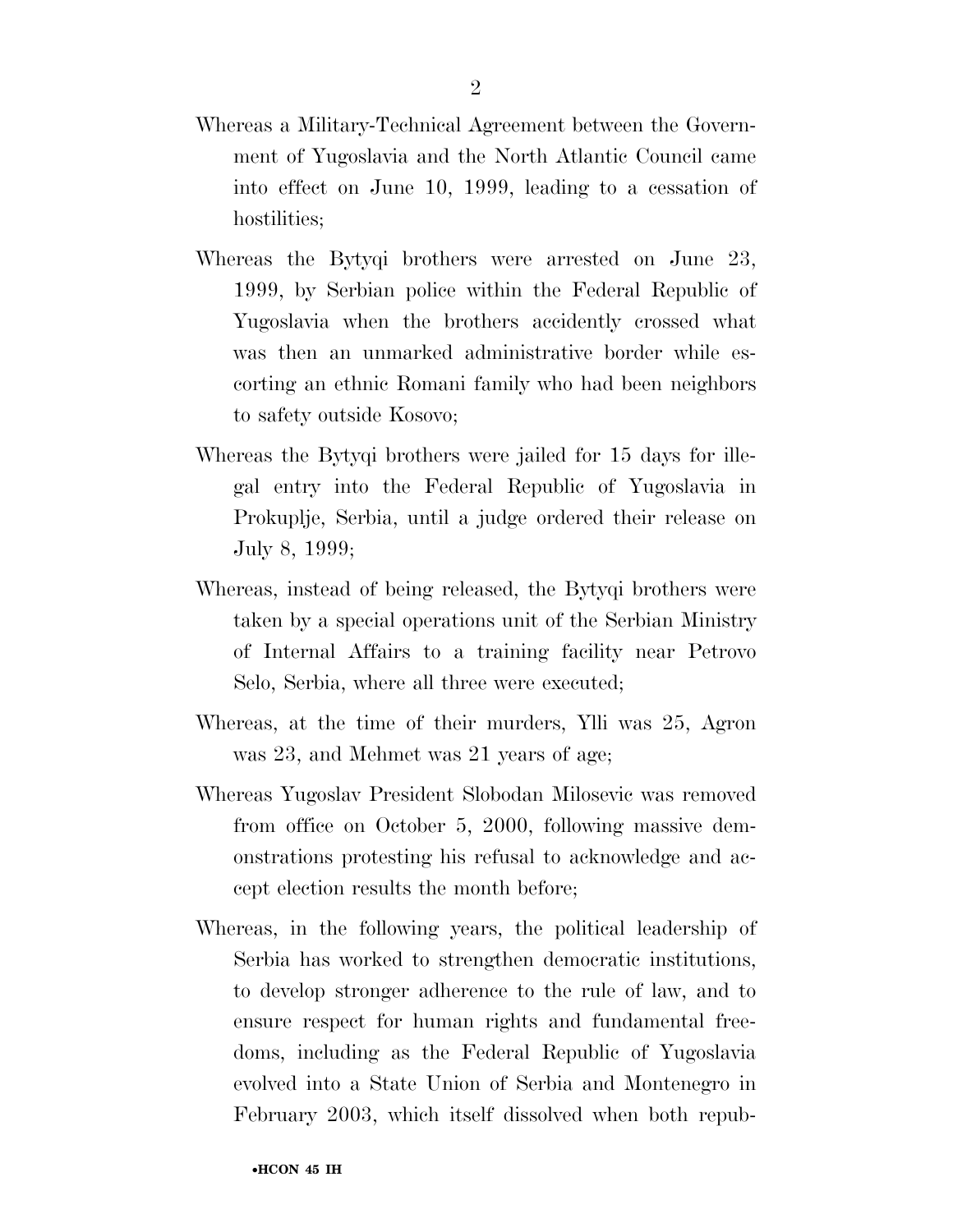lics proclaimed their respective independence in June 2006;

- Whereas the United States Embassy in Belgrade, Serbia, was informed on July 17, 2001, that the bodies of Ylli, Agron, and Mehmet Bytyqi were found with their hands bound and gunshot wounds to the back of their heads, buried atop an earlier mass grave of approximately 70 bodies of murdered civilians from Kosovo;
- Whereas Serbian authorities subsequently investigated but never charged those individuals who were part of the Ministry of Internal Affairs chain of command related to this crime, including former Minister of Internal Affairs Vlajko Stojilkovic, Assistant Minister and Chief of the Public Security Department Vlastimir Djordjevic, and special operations training camp commander Goran ''Guri'' Radosavljevic;
- Whereas Vlajko Stojilkovic died of a self-inflicted gunshot wound in April 2002 prior to being transferred to the custody of the International Criminal Tribunal for the former Yugoslavia where he had been charged with crimes against humanity and violations of the laws or customs of war during the Kosovo conflict;
- Whereas Vlastimir Djordjevic was arrested and transferred to the custody of the International Criminal Tribunal for the former Yugoslavia in June 2007, and sentenced in February 2011 to 27 years imprisonment (later reduced to 18 years) for crimes against humanity and violations of the laws or customs of war committed during the Kosovo conflict;
- Whereas Goran ''Guri'' Radosavljevic is reported to reside in Serbia, working as director of a security consulting firm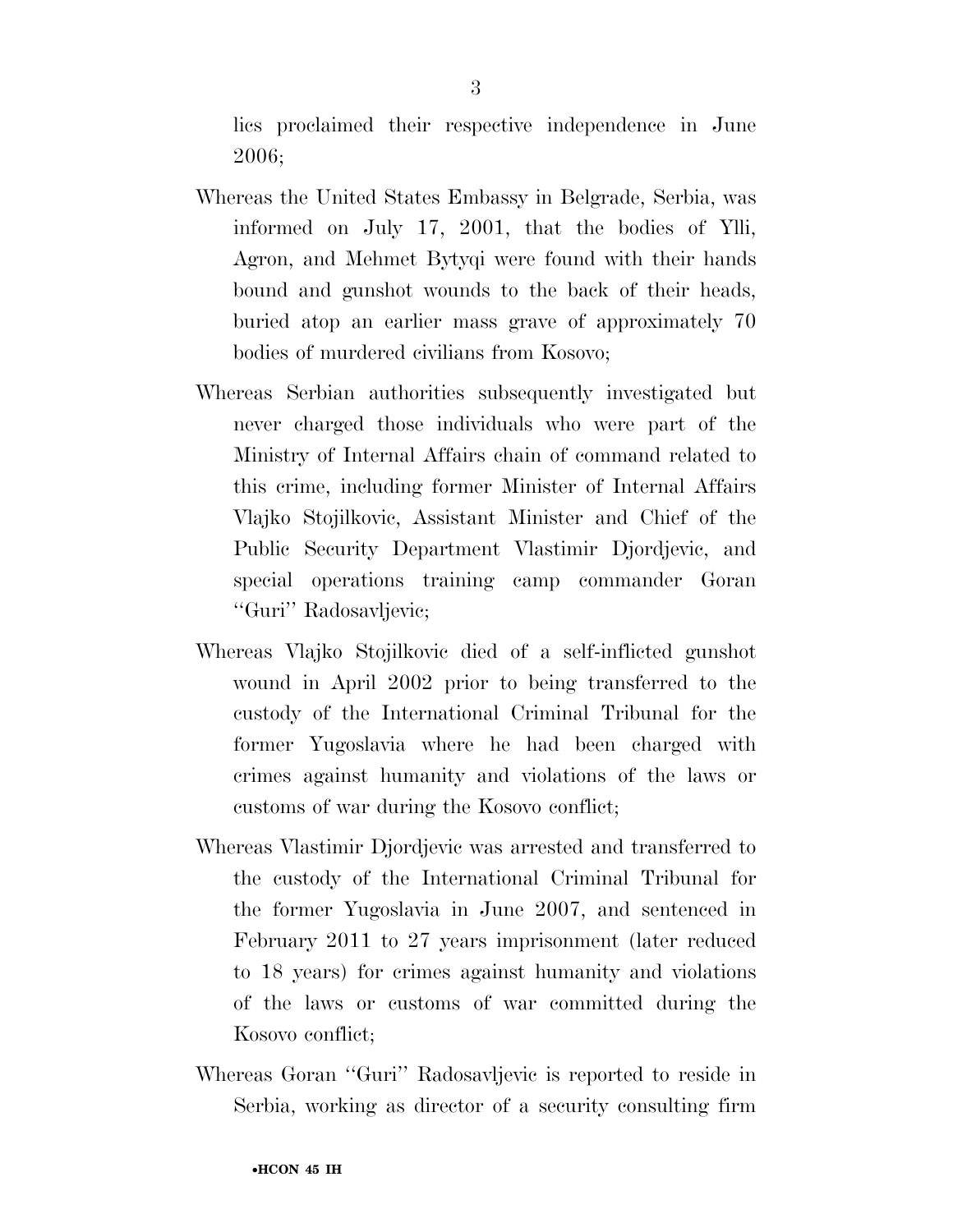in Belgrade, and is a prominent member of the governing political party;

- Whereas the Secretary of State designated Goran Radosavljevic of Serbia under section 7031(c) of the Department of State, Foreign Operations, and Related Programs Appropriations Act, 2018 as ineligible for entry into the United States due to his involvement in gross violations of human rights;
- Whereas two Serbian Ministry of Internal Affairs officers, Sretan Popovic and Milos Stojanovic, were charged in 2006 for crimes associated with their involvement in the detention and transport of the Bytyqi brothers from Prokuplje to Petrovo Selo, but acquitted in May 2012 with an appeals court confirming the verdict in March 2013;
- Whereas the Serbian President Aleksandar Vucic promised several high ranking United States officials to deliver justice in the cases of the deaths of Ylli, Agron, and Mehmet Bytyqi;
- Whereas no individual has ever been found guilty for the murders of Ylli, Agron, and Mehmet Bytyqi or of any other crimes associated with their deaths; and
- Whereas no individual is currently facing criminal charges regarding the murder of the Bytyqi brothers despite many promises by Serbian officials to resolve the case: Now, therefore, be it
	- 1 *Resolved by the House of Representatives (the Senate*
	- 2 *concurring),* That it is the sense of Congress that—
- 3 (1) those individuals responsible for the mur-4 ders in July 1999 of United States citizens Ylli,